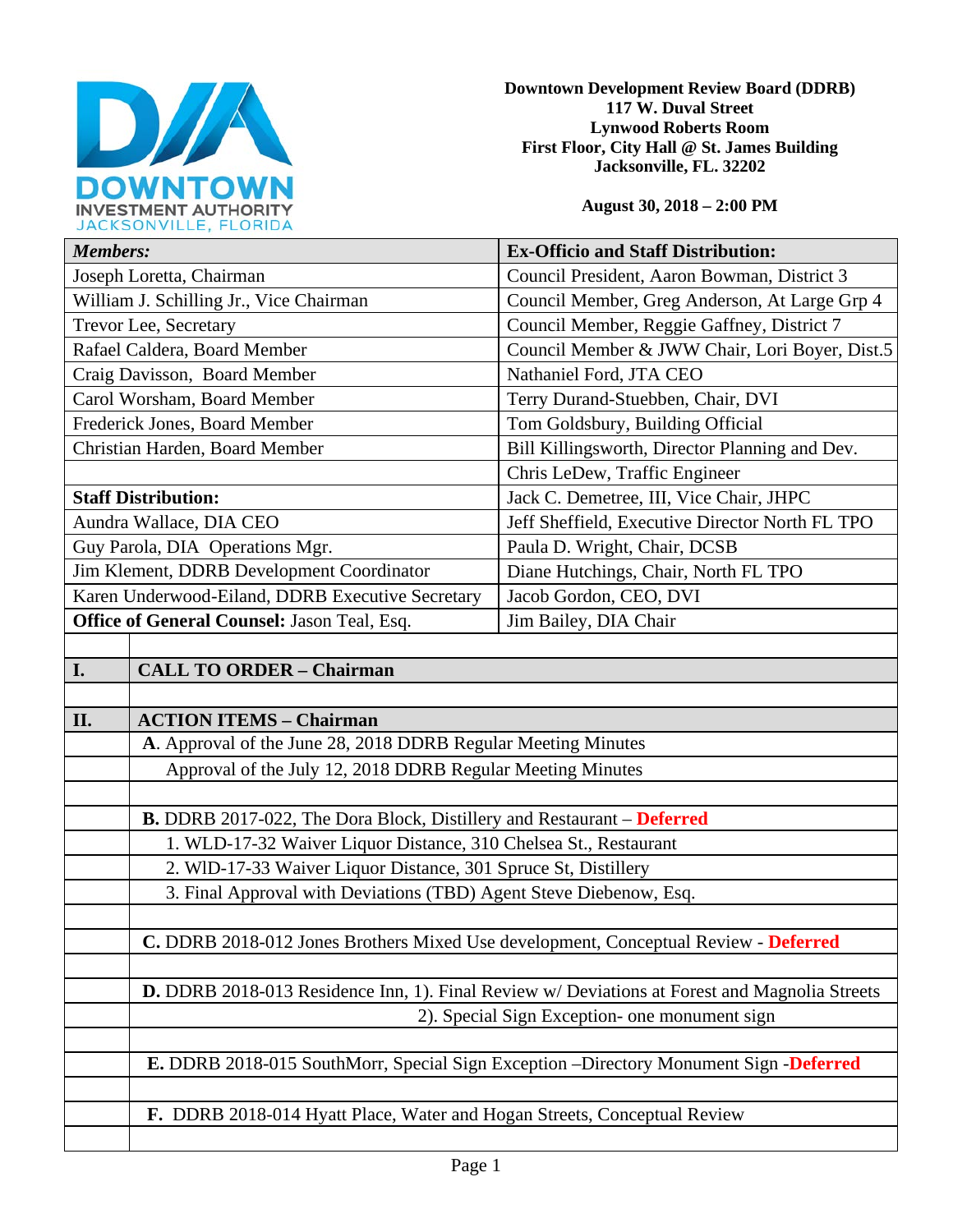# August 30, 2018 Downtown Development Review Board Meeting

|      | G. DDRB 2018-016 WLD 2018-09 KNINE Waiver of Distance for Liquor Sales                           |  |
|------|--------------------------------------------------------------------------------------------------|--|
|      |                                                                                                  |  |
| III. | <b>INFORMATION/DISCUSSION ITEMS Chairman</b>                                                     |  |
|      | Discussion of Design Guidelines                                                                  |  |
|      | Workshop reminder for September 20 <sup>th</sup> 2018 DDRB meeting repurpose Rosa Parks Property |  |
| IV.  | <b>OLD BUSINESS - Chairman</b>                                                                   |  |
|      |                                                                                                  |  |
| V.   | <b>NEW BUSINESS - Chairman</b>                                                                   |  |
|      | <b>Election of Officers</b>                                                                      |  |
|      |                                                                                                  |  |
| VI.  | <b>PUBLIC COMMENTS - Chairman</b>                                                                |  |
|      |                                                                                                  |  |
| VII. | <b>ADJOURNMENT - Chairman</b><br><b>Next Scheduled Meeting: September 20, 2018</b>               |  |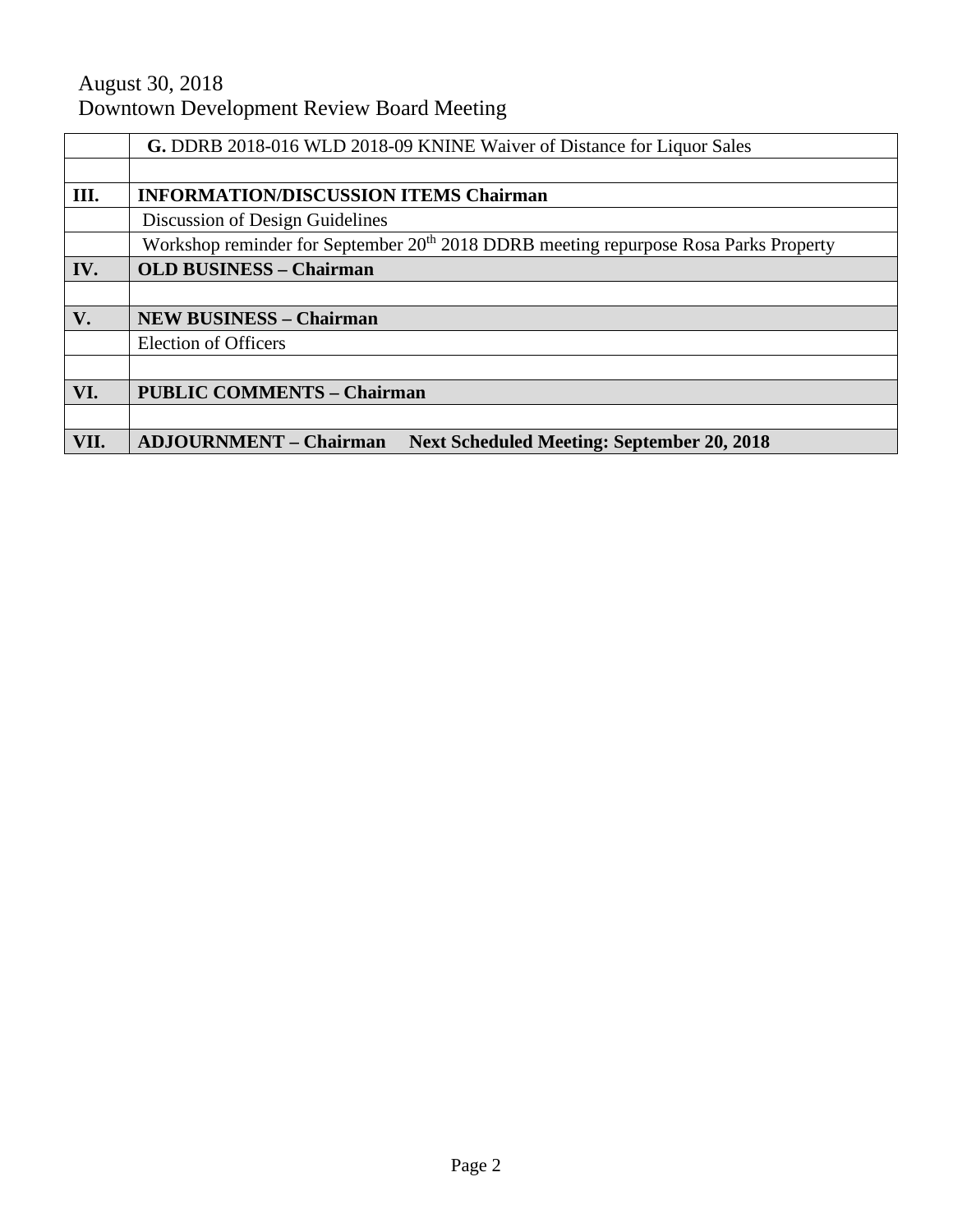

**Downtown Development Review Board (DDRB) City Hall at St. James Building, 117 W. Duval Street 1st Floor, Lynwood Roberts Room, Jacksonville, FL. 32202** *Thursday, August 30, 2018 - 2:00 p.m.*

## *MEETING* **MINUTES**

**Board Members Present:** B. Schilling, Chair; J. Loretta; R. Caldera; C. Davisson; C. Harden; F. Jones; and T. Lee; C. Worsham

**Board Members Not Present:** All were present

**DIA Staff Present:** Jim Klement, Development Redevelopment Coordinator, Karen Underwood-Eiland, Executive Assistant

**Representing Office of the Mayor:** Dr. Johnny Gaffney

**Representing Office of City Council:** None

**Representing Office of General Counsel:** Jason Teal, Esq.

#### **I. CALL TO ORDER**

#### **Meeting Convened: 2:00 p.m.**

Chairman Loretta called the meeting to order at 2:00 p.m. and the members identified themselves for the record.

Chairman Schilling introduced Mr. Hughes, Mayor's Chief of Staff whom was appointed as the interim DIA CEO. Mr. Hughes reported that he will be filling in for Aundra until the position was filled.

#### **II. ACTION ITEMS**

**A. APPROVAL OF THE JULY 28, 2018 AND THE JULY 12, 2018 DDRB MEETING MINUTES.**

**A MOTION WAS MADE BY BOARD MEMBER WORSHAM AND SECONDED BY BOARD MEMBER SCHILLING FOR APPROVAL OF THE JULY 28, 2018 AND THE JULY 12, DDRB MINUTES.** 

#### **THE MOTION PASSED UNANIMOUSLY 7-0-0.**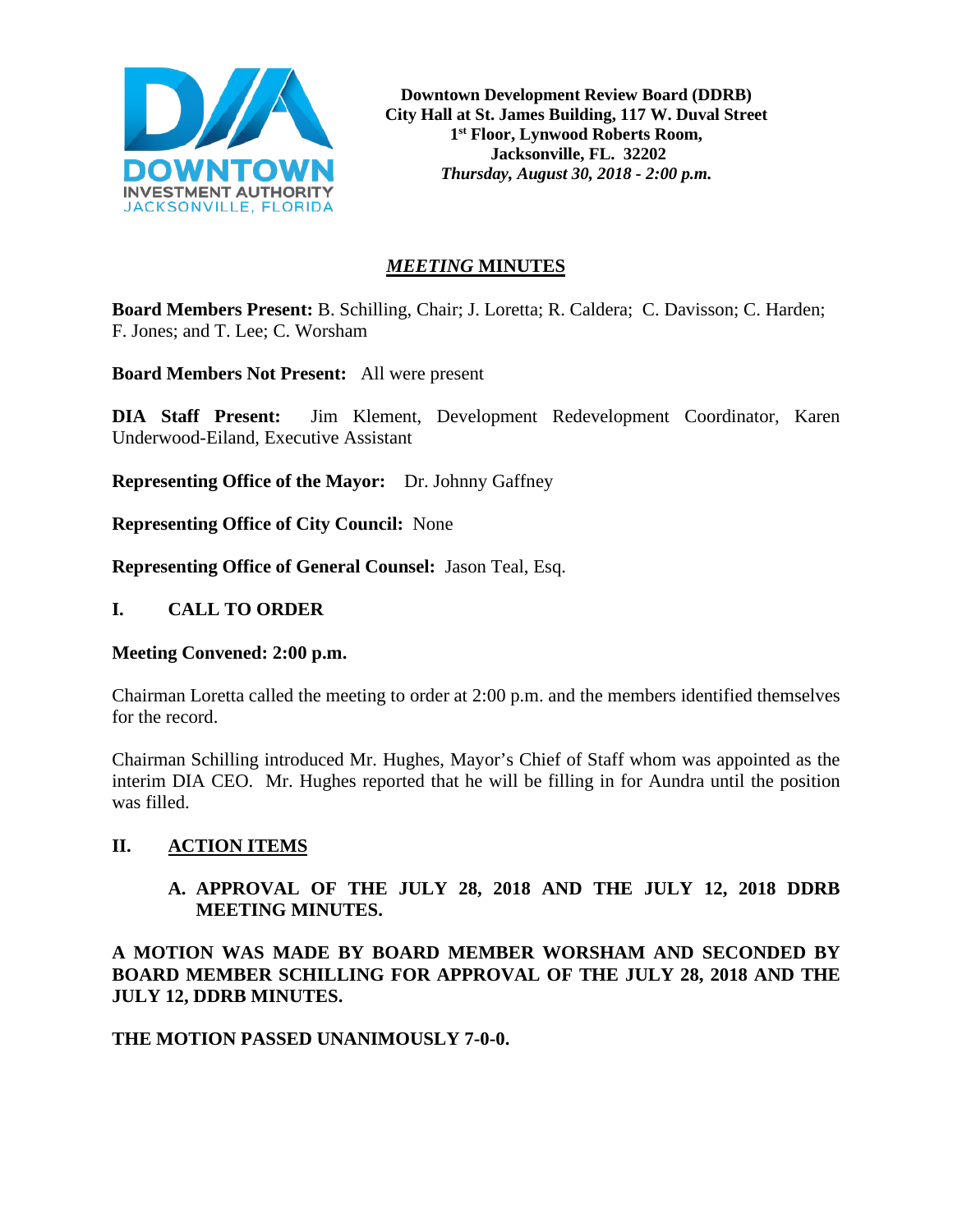## **B. DDRB 2017-022, THE DORA BLOCK, DISTILLERY AND RESTAURANT**

- **1. WLD-17-32 WAIVER LIQUOR DISTANCE, 310 CHELSEA ST., RESTAURANT**
- **2. WLD-17-33 WAIVER LIQUOR DISTANCE, 301 SPRUCE ST., DISTILLERY**
- **3. FINAL APPROVAL WITH DEVIATIONS AGENT STEVE DIEBENOW**

# **DEFERRED**

# **C. DDRB 2018-012 JONES BROTHERS MIXED USE DEVELOPMENT – FINAL REVIEW**

## **DEFERRED**

Chairman Loretta moved to agenda item G below:

# **DDRB 2018-016 WLD 2018-09 KNINE WAIVER OF DISTANCE FOR LIQUOR SALES.**

Lara Diettrich was available for any questions.

# **A MOTION WAS MADE BY BOARD MEMBER JONES AND SECONDED BY BOARD MEMBER SCHILLING APPROVING DDRB 2018-016 KNINE WAIVER OF DISTANCE FOR LIQUOR SALES.**

# **1. DDRB APPROVED THE LOCATION AT 580 COLLEGE STREET**

# **THE MOTION PASSED UNANIMOUSLY 7-0-0.**

Board Member Harden entered the proceedings.

Chairman Loretta moved to agenda item F below:

# **DDRB 2018-014 HYATT PLACE, WATER AND HOGAN STREET, CONCEPTUAL REVIEW**

Mr. Alred and Mr. Kilgallon were available for questions.

**A MOTION WAS MADE BY BOARD MEMBER CALDERA AND SECONDED BY BOARD MEMBER DAVISSION APPROVING DDRB 2018-014 HYATT PLACE, WATER AND HOGAN STREET CONCEPTUAL REVIEW WITH THE FOLLOWING CONDITIONS AND COMMENTS:**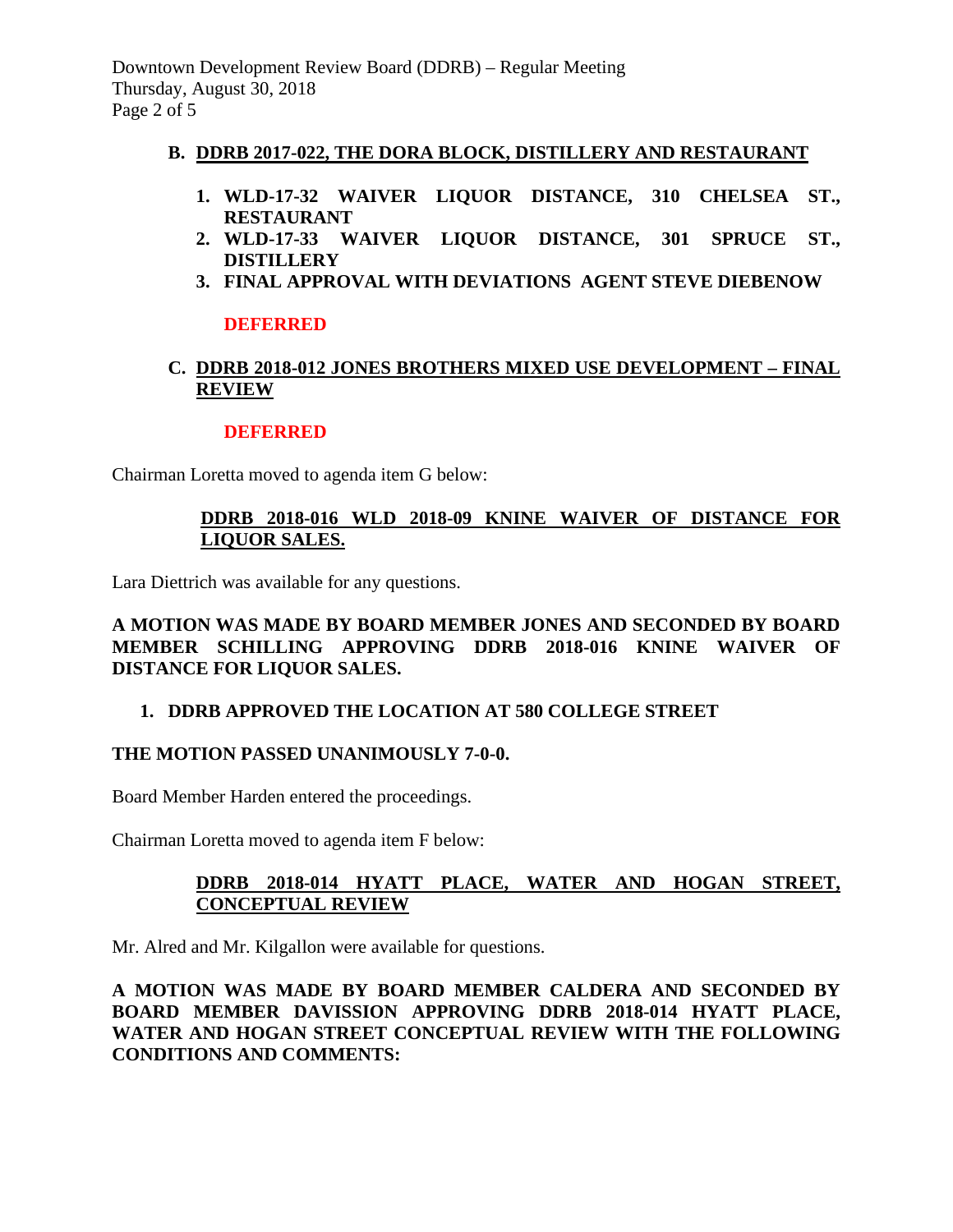Downtown Development Review Board (DDRB) – Regular Meeting Thursday, August 30, 2018 Page 3 of 5

- **A. Developer to receive a Deviation to Sec. 656.361.16 to allow for a reduction of the parking requirement for new hotel /motel development. The deviation requires the applicant to address the Deviation criteria in Sec. 656.361.22 (a) thru (e) with the request DDRB Final Approval.**
- **B. Developer to receive a Deviation to Sec. 656.361.20 to allow for an alternative streetscape design which includes traffic design and circulation on Water Street frontage and 5 foot- 6 inches, encroachment on the Hogan Street frontage. The deviation requires the applicant to address the Deviation criteria in Sec. 656.361.22 (a) thru (e).**

 **Note: The final review requires coordination for review and approval by Development Management Group, City of Jacksonville (Mike Sands 904.255.8575 and COJ Council approval).**

## **THE MOTION PASSED UNANIMOUSLY 8-0-0.**

## **D. DDRB 2018-013 RESIDENCE INN**

- **1. Final Review with Deviations at Forest and Magnolia Streets**
- **2. Special Sign Exception – One Monument Sign**

Board Members Worsham, Lee, Schilling, Jones and Chairman Loretta received ex-parte communications with the developers.

Mr. Faulkner, Steve Diebenow and Karl Solderholm, landscape architect, and Rick Muniz, Base4 Architects were available for questions.

Board Member Christian Harden and Board Member Davisson recused themselves from the vote.

## **A MOTION WAS MADE BY BOARD MEMBER LEE AND SECONDED BY BOARD MEMBER SCHILLING APPROVING DDRB 2018-013 RESIDENCE INN**

**A. Deviation to Sec. 656.361.11 allowing for additional setback for the building development fronting Forest Street, Magnolia Street and Oak Street as shown on Exhibits dates August 10, 2018 for Residence Inn, DDRB 2018-013.**

**THE MOTION PASSED 4-2(CALDERA) AND (WORSHAM) - 2 (DAVISSON) AND (HARDEN)**

# **A MOTION WAS MADE BY BOARD MEMBER SCHILLING AND SEDONDED BY BOARD MEMBER LEE APPROVING DDRB 2018-013 RESIDENCE INN.**

**B. Deviation to Sec. 656.361.14 allowing for the additional height of buildings to be increased to a maximum height of 83 feet excluding appurtenances.**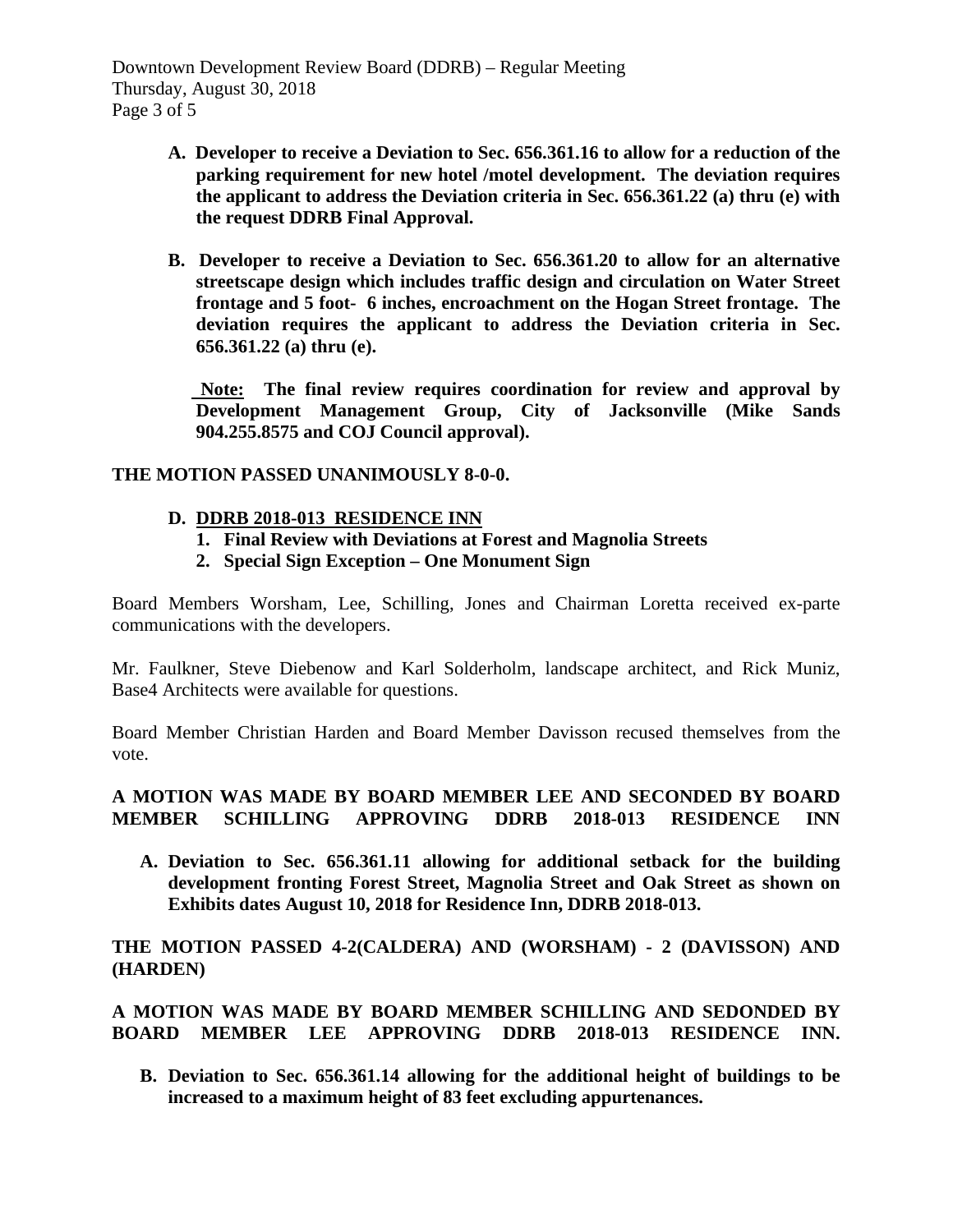#### **THE MOTION PASSED 6-0-2 (DAVISSON) AND (HARDEN)**

## **A MOTION WAS MADE BY BOARD MEMBER SCHILLING AND SECONDED BY BOARD MEMBER LEE APPROVING DDRB 2018-013 RESIDENCE INN.**

**C. Deviation to Sec. 656.361.16 to allow a reduction to the parking requirement to provide 111 parking spaces and an increase in the compact parking space percentages to a maximum of 52 percent as shown on Exhibits dates August 10, 2018 for Residence Inn, DDRB 2018-013; and then** 

**THE MOTION PASSED 6-0-2 (DAVISSON) AND (HARDEN)**

**A MOTION WAS MADE BY BOARD MEMBER SCHILLING AND SECONDED BY BOARD MEMBER LEE APPROVING DDRB 2018-013 SPECIAL FINAL DESIGN AS SHOWN IN EXHIBITS DATED AUGUST 10, 2018 WITH THE FOLLOWING CONDITIONS:** 

**A. Project will provide artistic screening in lieu of fencing requirements along the Magnolia Street Frontage surface parking. The artistic screening shall be 6 feet in height and at least 50 percent of the building frontage, approximately 125 feet in length.**

**THE MOTION PASSED 6-0-2 (DAVISSON) AND (HARDEN)**

## **A MOTION WAS MADE BY BOARD MEMBER LEE AND SECONDED BY BOARD MEMBER SCHILLING APPROVING DDRB 2018-013**

**B. Project to provide at least one opening between the parking lot along Magnolia Street and the sidewalk along Magnolia Street for pedestrian connectivity along the Magnolia Street frontage, and if permitted by the City, one stripped crosswalk to the "220 Development" shall be provided with Magnolia Street.** 

**THE MOTION PASSED 6-0-2 (DAVISSON) AND (HARDEN)**

## **A MOTION WAS MADE BY BOARD MEMBER SCHILLING AND SEDONDE BY BOAR MEMBER LEE APPROVING DDRG 2018-013**

**C. Project shall omit from the Final design the pergola at Forest and Oak Streets and Forest and Magnolia Streets reflected in the Exhibits dates August 10, 2018 for Residence Inn, DDRB 2018-013.** 

**THE MOTION PASSED 6-0-2 (DAVISSON) AND (HARDEN)**